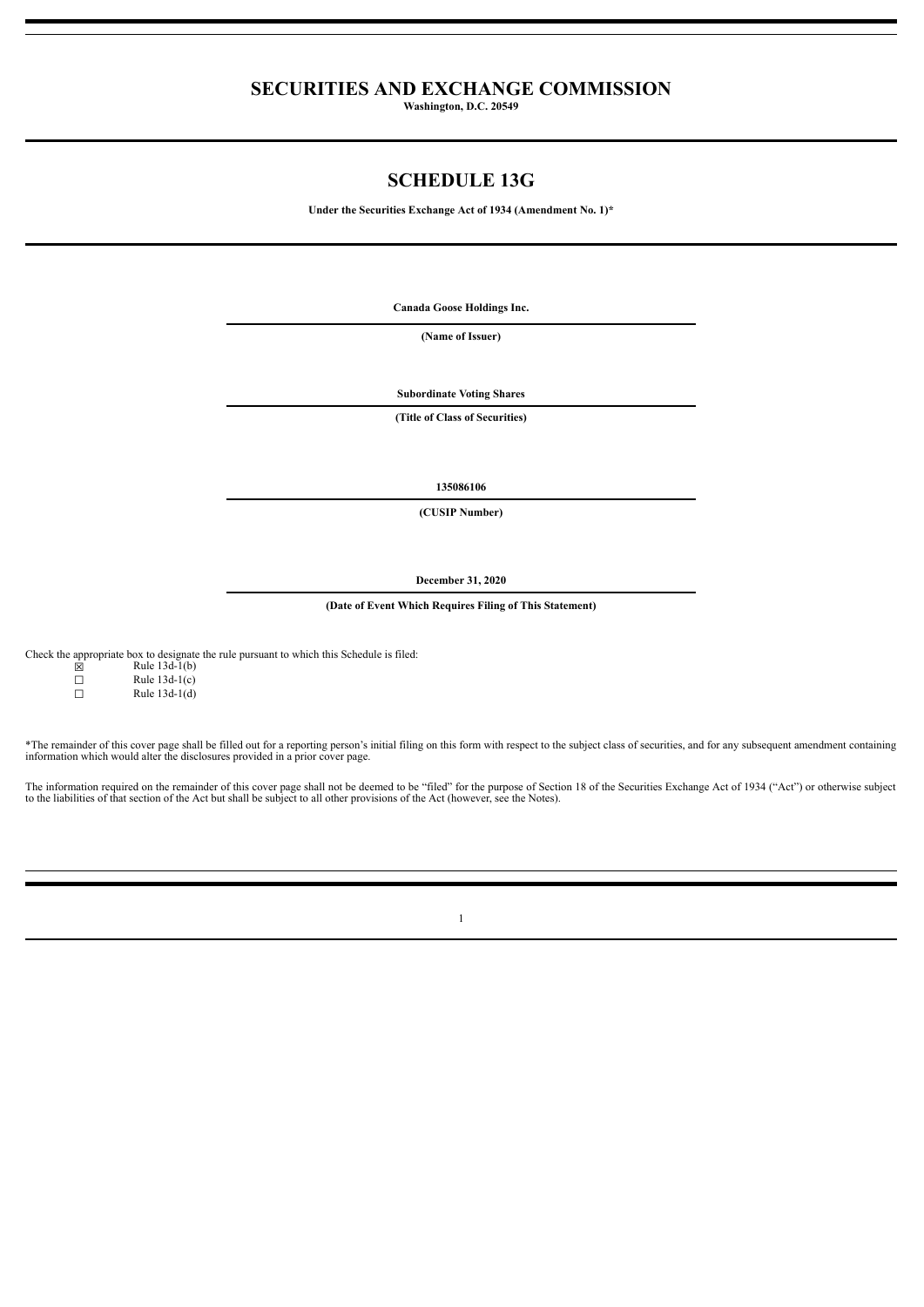**CUSIP No. 135086106 Schedule 13G Page 2 of 6 Pages**

| 1                                                              |                                                         | <b>NAMES OF REPORTING PERSONS</b>                                           |  |  |  |
|----------------------------------------------------------------|---------------------------------------------------------|-----------------------------------------------------------------------------|--|--|--|
|                                                                |                                                         | Select Equity Group, L.P.                                                   |  |  |  |
| $\overline{2}$                                                 | $\Box$<br>(a)<br>$\Box$<br>(b)                          | <b>CHECK THE APPROPRIATE BOX IF A MEMBER OF A GROUP</b>                     |  |  |  |
| $\overline{3}$                                                 | <b>SEC USE ONLY</b>                                     |                                                                             |  |  |  |
| $\overline{4}$                                                 | <b>CITIZENSHIP OR PLACE OF ORGANIZATION</b><br>Delaware |                                                                             |  |  |  |
|                                                                |                                                         | <b>SOLE VOTING POWER</b>                                                    |  |  |  |
|                                                                | 5                                                       | $\mathbf{0}$                                                                |  |  |  |
| <b>NUMBER OF</b><br><b>SHARES</b><br><b>BENEFICIALLY</b>       | 6                                                       | <b>SHARED VOTING POWER</b><br>$\theta$                                      |  |  |  |
| <b>OWNED BY EACH</b><br><b>REPORTING</b><br><b>PERSON WITH</b> | $\overline{7}$                                          | <b>SOLE DISPOSITIVE POWER</b><br>$\mathbf{0}$                               |  |  |  |
|                                                                | 8                                                       | <b>SHARED DISPOSITIVE POWER</b><br>0                                        |  |  |  |
| 9                                                              |                                                         | AGGREGATE AMOUNT BENEFICIALLY OWNED BY EACH PERSON                          |  |  |  |
|                                                                | $\overline{0}$                                          |                                                                             |  |  |  |
| 10                                                             |                                                         | <b>CHECK BOX IF THE AGGREGATE AMOUNT IN ROW (9) EXCLUDES CERTAIN SHARES</b> |  |  |  |
|                                                                | $\Box$                                                  |                                                                             |  |  |  |
| 11                                                             |                                                         | PERCENT OF CLASS REPRESENTED BY AMOUNT IN ROW (9)                           |  |  |  |
|                                                                | $0\%$                                                   |                                                                             |  |  |  |
| 12                                                             |                                                         | <b>TYPE OF REPORTING PERSON</b>                                             |  |  |  |
|                                                                | IA                                                      |                                                                             |  |  |  |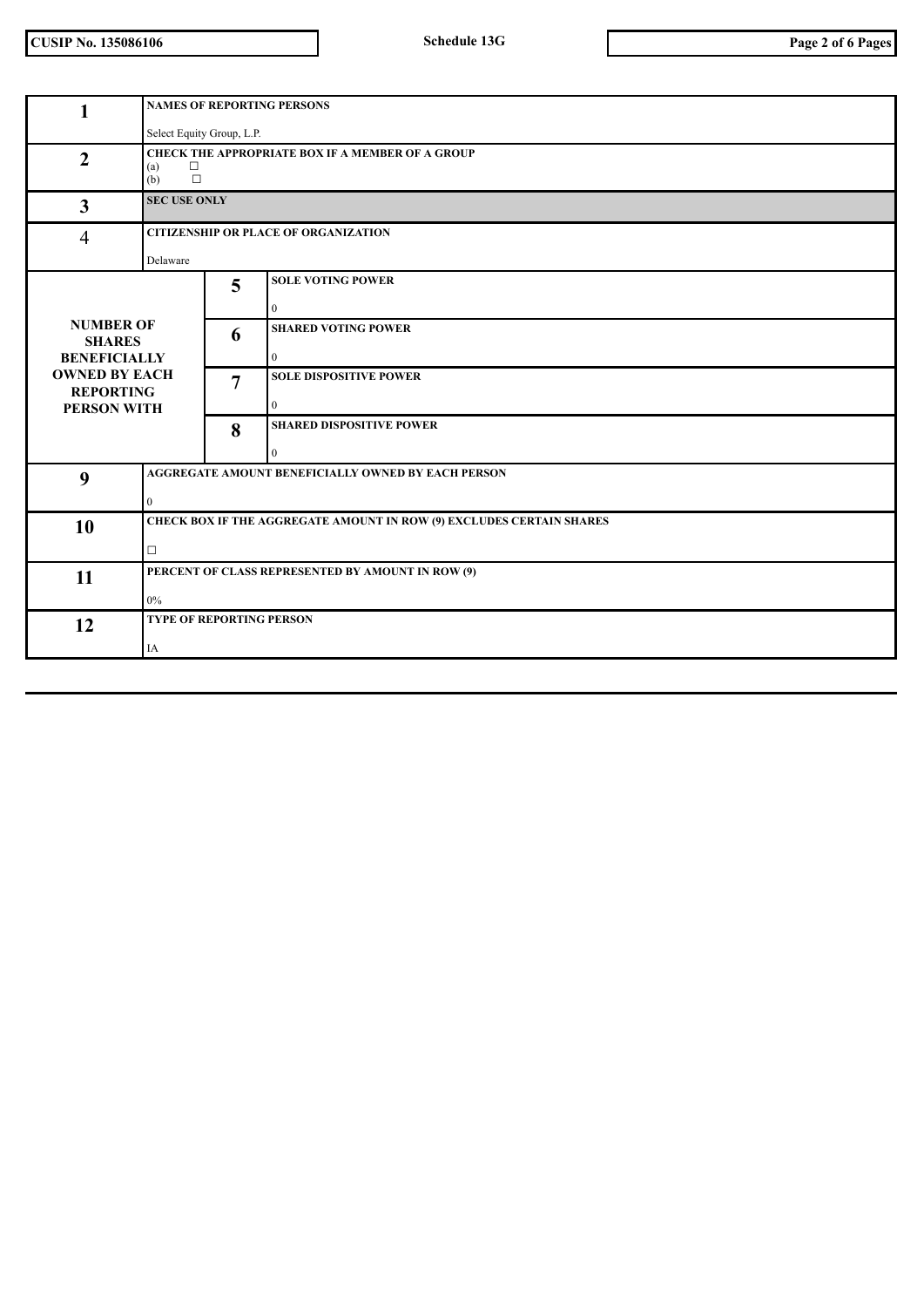**CUSIP No. 135086106 Schedule 13G Page 3 of 6 Pages**

| 1                                                                                                                          | <b>NAMES OF REPORTING PERSONS</b>                                                         |   |                                                    |  |
|----------------------------------------------------------------------------------------------------------------------------|-------------------------------------------------------------------------------------------|---|----------------------------------------------------|--|
|                                                                                                                            | George S. Loening                                                                         |   |                                                    |  |
| $\overline{2}$                                                                                                             | <b>CHECK THE APPROPRIATE BOX IF A MEMBER OF A GROUP</b><br>$\Box$<br>(a)<br>$\Box$<br>(b) |   |                                                    |  |
| $\overline{\mathbf{3}}$                                                                                                    | <b>SEC USE ONLY</b>                                                                       |   |                                                    |  |
| 4                                                                                                                          | <b>CITIZENSHIP OR PLACE OF ORGANIZATION</b>                                               |   |                                                    |  |
|                                                                                                                            | <b>USA</b>                                                                                |   |                                                    |  |
|                                                                                                                            |                                                                                           | 5 | <b>SOLE VOTING POWER</b>                           |  |
|                                                                                                                            |                                                                                           |   | $\mathbf{0}$                                       |  |
| <b>NUMBER OF</b><br><b>SHARES</b><br><b>BENEFICIALLY</b><br><b>OWNED BY EACH</b><br><b>REPORTING</b><br><b>PERSON WITH</b> |                                                                                           | 6 | <b>SHARED VOTING POWER</b>                         |  |
|                                                                                                                            |                                                                                           |   | $\overline{0}$                                     |  |
|                                                                                                                            |                                                                                           | 7 | <b>SOLE DISPOSITIVE POWER</b>                      |  |
|                                                                                                                            |                                                                                           |   | $\overline{0}$                                     |  |
|                                                                                                                            |                                                                                           | 8 | <b>SHARED DISPOSITIVE POWER</b>                    |  |
|                                                                                                                            |                                                                                           |   | $\Omega$                                           |  |
| 9                                                                                                                          |                                                                                           |   | AGGREGATE AMOUNT BENEFICIALLY OWNED BY EACH PERSON |  |
|                                                                                                                            | $\overline{0}$                                                                            |   |                                                    |  |
| 10                                                                                                                         | CHECK BOX IF THE AGGREGATE AMOUNT IN ROW (9) EXCLUDES CERTAIN SHARES                      |   |                                                    |  |
|                                                                                                                            | $\Box$                                                                                    |   |                                                    |  |
| 11                                                                                                                         | PERCENT OF CLASS REPRESENTED BY AMOUNT IN ROW (9)<br>$0\%$                                |   |                                                    |  |
|                                                                                                                            |                                                                                           |   |                                                    |  |
| 12                                                                                                                         | TYPE OF REPORTING PERSON                                                                  |   |                                                    |  |
|                                                                                                                            | $\text{IN/HC}{}$                                                                          |   |                                                    |  |
|                                                                                                                            |                                                                                           |   |                                                    |  |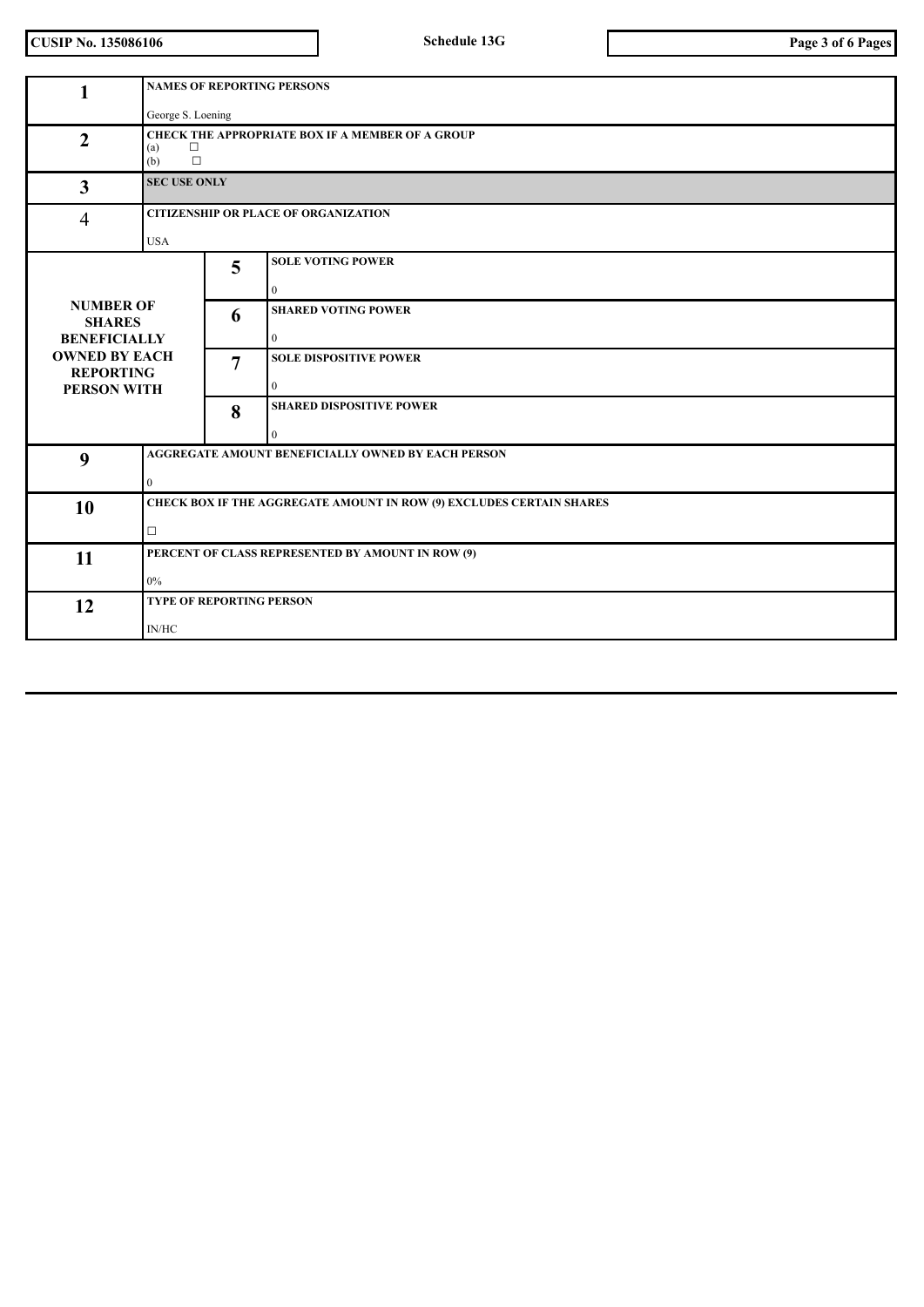| Item $1(a)$  | Name of Issuer:<br>Canada Goose Holdings Inc.                                                                                                                                                                                                                                                                                                        |
|--------------|------------------------------------------------------------------------------------------------------------------------------------------------------------------------------------------------------------------------------------------------------------------------------------------------------------------------------------------------------|
| Item $1(b)$  | <b>Address of Issuer's Principal Executive Offices:</b>                                                                                                                                                                                                                                                                                              |
|              | 250 Bowie Avenue                                                                                                                                                                                                                                                                                                                                     |
|              | Toronto, Ontario, Canada, M6E 4Y2                                                                                                                                                                                                                                                                                                                    |
| Items $2(a)$ | <b>Name of Person Filing:</b>                                                                                                                                                                                                                                                                                                                        |
|              | This Schedule 13G is being filed jointly by Select Equity Group, L.P., a Delaware limited partnership ("Select LP"), and George S. Loening ("Loening"), who is the majority<br>owner of Select LP and managing member of its general partner. Select LP and Loening are sometimes collectively referred to herein as the "Select Reporting Persons." |
| Item $2(b)$  | <b>Address of Principal Business Office:</b>                                                                                                                                                                                                                                                                                                         |
|              | The business address of each of the Select Reporting Persons is: 380 Lafayette Street, 6th Floor                                                                                                                                                                                                                                                     |
|              | New York, New York 10003                                                                                                                                                                                                                                                                                                                             |
| Item $2(c)$  | Citizenship:                                                                                                                                                                                                                                                                                                                                         |
|              | George S. Loening is a United States citizen.                                                                                                                                                                                                                                                                                                        |
| Item $2(d)$  | <b>Title of Class of Securities:</b>                                                                                                                                                                                                                                                                                                                 |
|              | <b>Subordinate Voting Shares</b>                                                                                                                                                                                                                                                                                                                     |
| Item $2(e)$  | <b>CUSIP Number:</b>                                                                                                                                                                                                                                                                                                                                 |
|              | 135086106                                                                                                                                                                                                                                                                                                                                            |
|              |                                                                                                                                                                                                                                                                                                                                                      |
| Item 3       | If this statement is filed pursuant to Rules $13d-1(b)$ , or $13d-2(b)$ or (c), check whether the person filing is:                                                                                                                                                                                                                                  |
| (a)          | $\Box$ Broker or dealer registered under Section 15 of the Act;                                                                                                                                                                                                                                                                                      |
| (b)          | $\Box$ Bank as defined in Section 3(a)(6) of the Act;                                                                                                                                                                                                                                                                                                |
| (c)          | $\Box$ Insurance company as defined in Section 3(a)(19) of the Act;                                                                                                                                                                                                                                                                                  |
| (d)<br>(e)   | $\Box$ Investment company registered under Section 8 of the Investment Company Act of 1940;<br>$\boxtimes$ An investment adviser in accordance with Rule 13d-1(b)(1)(ii)(E);                                                                                                                                                                         |
| (f)          | $\Box$ An employee benefit plan or endowment fund in accordance with Rule 13d-1(b)(1)(ii)(F);                                                                                                                                                                                                                                                        |
| (g)          | $\boxtimes$ A parent holding company or control person in accordance with Rule 13d-1(b)(1)(ii)(G);                                                                                                                                                                                                                                                   |
| (h)          | $\Box$ A savings association as defined in Section 3(b) of the Federal Deposit Insurance Act (12 U.S.C. 1813);                                                                                                                                                                                                                                       |
| (i)          | $\Box$ A church plan that is excluded from the definition of an investment company under section 3(c)(14) of the Investment Company Act of 1940;                                                                                                                                                                                                     |
| (j)          | $\Box$ A non-U.S. institution in accordance with Rule 240.13d-1(b)(1)(ii)(J);                                                                                                                                                                                                                                                                        |

(k)  $\Box$  Group, in accordance with Rule 240.13d-1(b)(1)(ii)(K).

4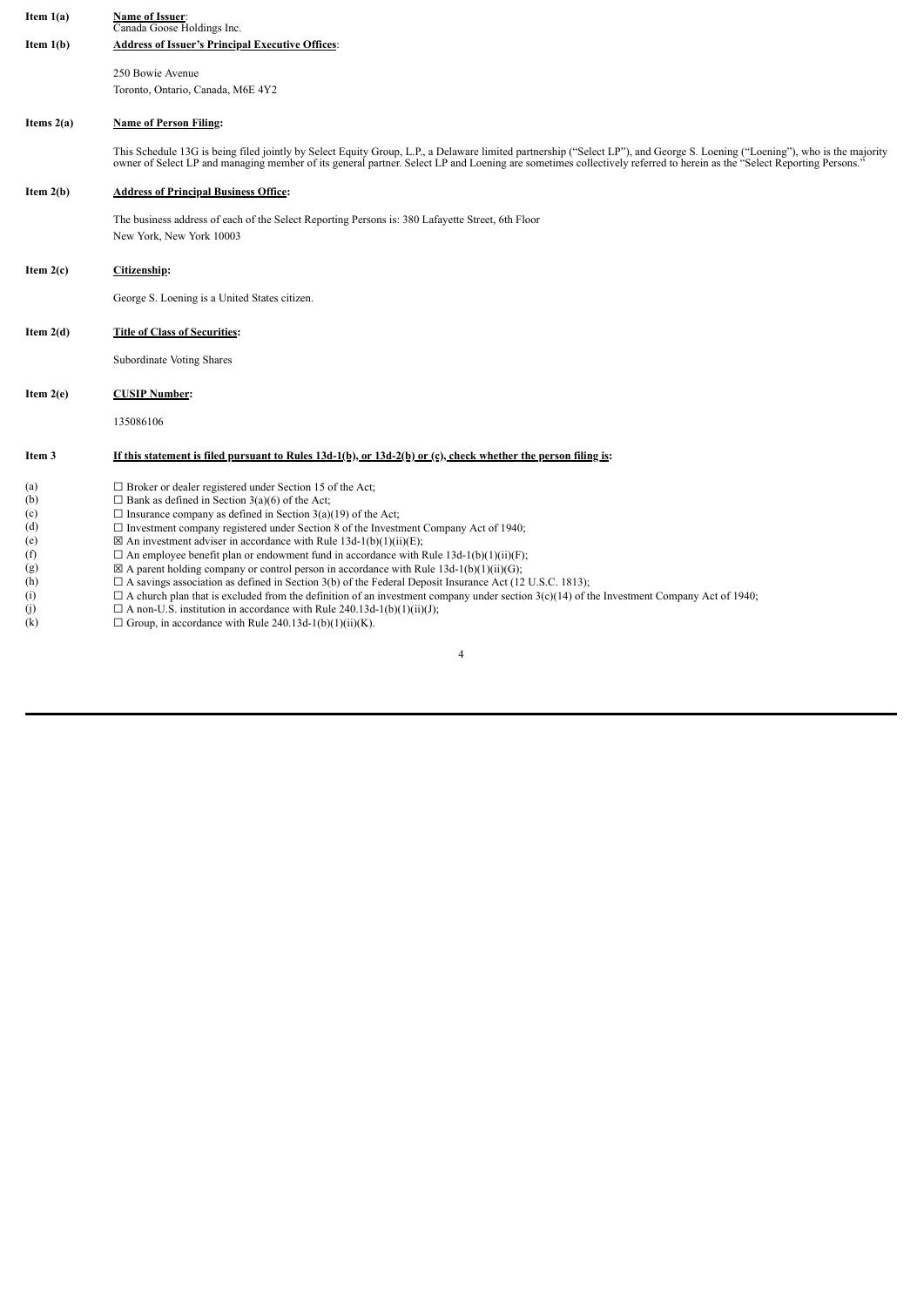| Item 4  | Ownership:                                                                                                                                                                                                                               |
|---------|------------------------------------------------------------------------------------------------------------------------------------------------------------------------------------------------------------------------------------------|
|         | The information required by Items 4(a)-(c), as of the date hereof, is set forth in Rows 5-11 of the cover page hereto for each Select Reporting Person and is incorporated herein<br>by reference for each such Select Reporting Person. |
| Item 5  | Ownership of Five Percent or Less of a Class:                                                                                                                                                                                            |
|         | If this statement is being filed to report the fact that as of the date hereof a reporting person has ceased to be the beneficial owner of more than 5 percent of the class of<br>securities, check the following $[X]$ .                |
| Item 6  | Ownership of More than Five Percent on Behalf of Another Person:                                                                                                                                                                         |
|         | N/A                                                                                                                                                                                                                                      |
| Item 7  | Identification and Classification of the Subsidiary Which Acquired the Security Being Reported on By the Parent Holding Company:                                                                                                         |
|         | See Exhibit 99.1                                                                                                                                                                                                                         |
| Item 8  | <b>Identification and Classification of Members of the Group:</b>                                                                                                                                                                        |
|         | N/A                                                                                                                                                                                                                                      |
| Item 9  | <b>Notice of Dissolution of Group:</b>                                                                                                                                                                                                   |
|         | N/A                                                                                                                                                                                                                                      |
| Item 10 | Certification:                                                                                                                                                                                                                           |

By signing below I certify that, to the best of my knowledge and belief, the securities referred to above were acquired and are held in the ordinary course of business and were not acquired and are not held for the purpose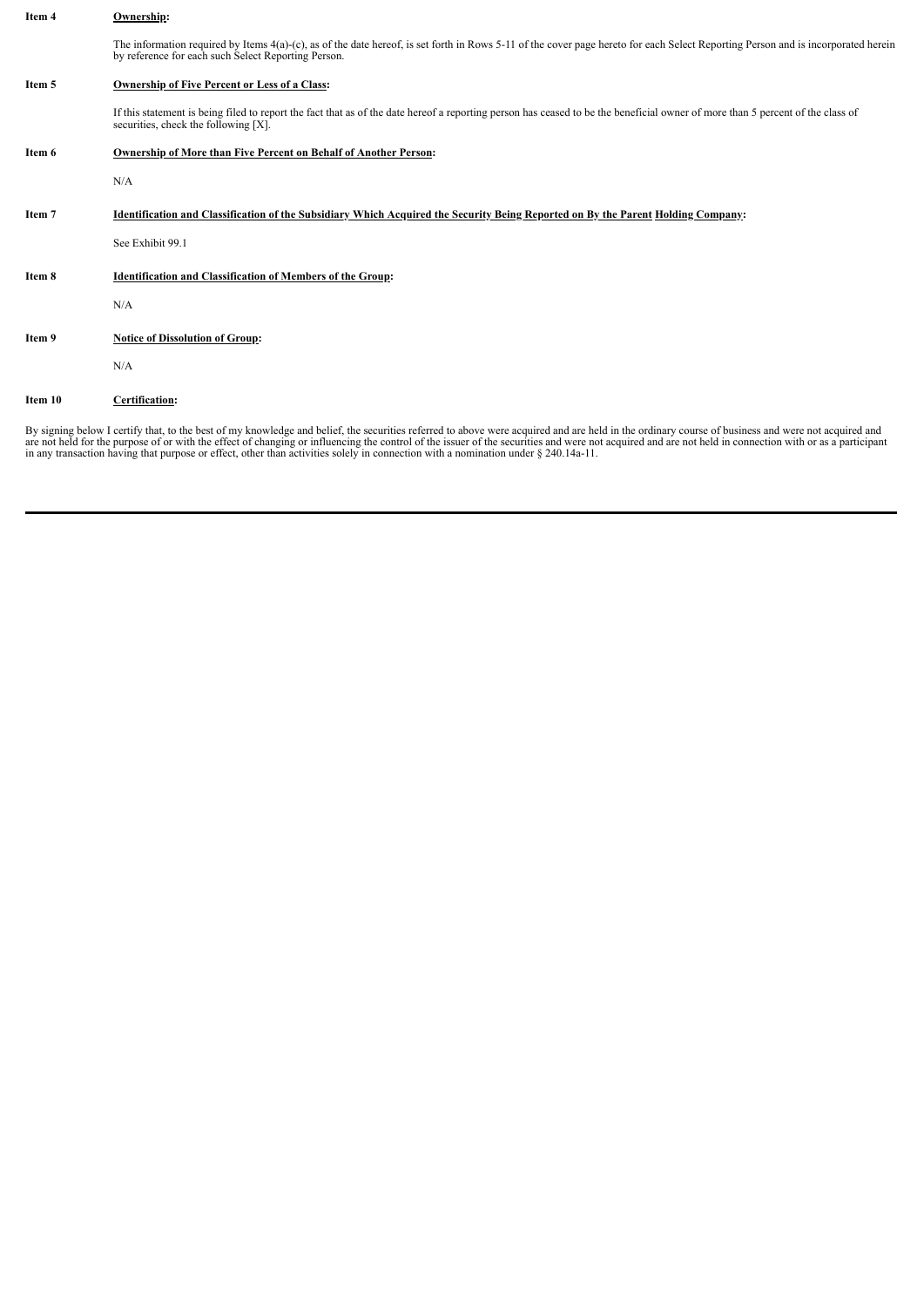## **SIGNATURES**

After reasonable inquiry and to the best of my knowledge and belief, the undersigned certify that the information set forth in this statement is true, complete and correct.

SELECT EQUITY GROUP, L.P. By: Select Equity GP, LLC, its General Partner

By: <u>\_/s/ George S. Loening</u><br>Name: George S. Loening<br>Title: Managing Member

\_\_/s/ George S. Loening\_\_\_\_\_\_\_\_ George S. Loening, an individual

Dated: February 12, 2021